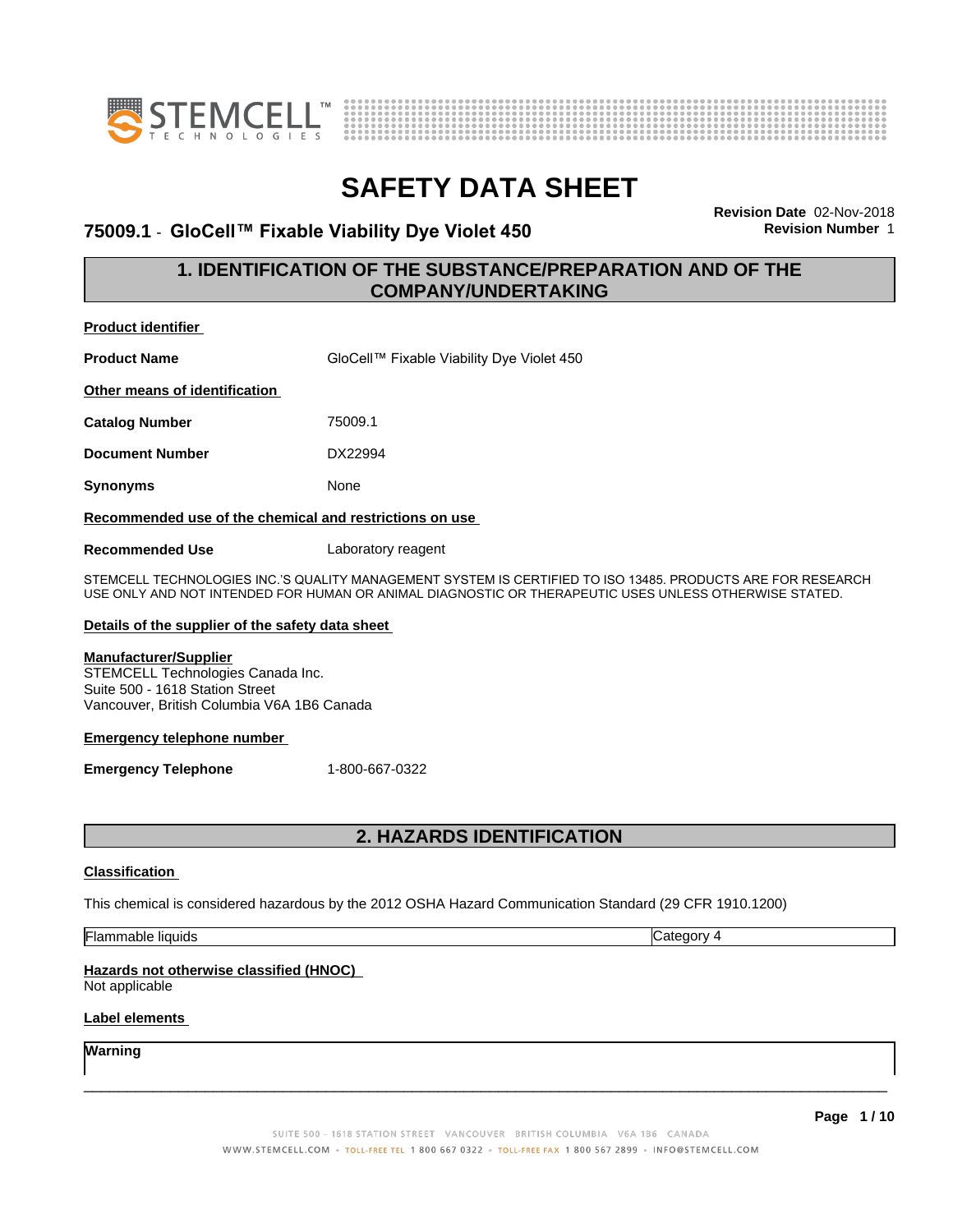



# **SAFETY DATA SHEET**<br>Revision Date 02-Nov-2018

### \_\_\_\_\_\_\_\_\_\_\_\_\_\_\_\_\_\_\_\_\_\_\_\_\_\_\_\_\_\_\_\_\_\_\_\_\_\_\_\_\_\_\_\_\_\_\_\_\_\_\_\_\_\_\_\_\_\_\_\_\_\_\_\_\_\_\_\_\_\_\_\_\_\_\_\_\_\_\_\_\_\_\_\_\_\_\_\_\_\_\_\_\_ **Revision Date** 02-Nov-2018 **75009.1** - **GloCell™ FixableViabilityDyeViolet450 Revision Number** 1

#### **Hazard statements**

Combustible liquid

**Appearance** No information available **Physical state** Liquid **Department Constant Community Odor** No information available

#### **Precautionary Statements - Prevention**

Keep away from flames and hot surfaces. - No smoking Wear protective gloves/eye protection/face protection

**Precautionary statements - Response**

In case of fire: Use CO2, dry chemical, or foam to extinguish

#### **Precautionary Statements - Storage**

Store in a well-ventilated place. Keep cool

**Precautionary Statements - Disposal** Dispose of contents/container to an approved waste disposal plant

#### **Other Information**

Not applicable

#### **Unknown acute toxicity** 100 % of the mixture consists of ingredient(s) of unknown toxicity

0 % of the mixture consists of ingredient(s) of unknown acute oral toxicity

0 % of the mixture consists of ingredient(s) of unknown acute dermal toxicity

100 % of the mixture consists of ingredient(s) of unknown acute inhalation toxicity (gas)

100 % of the mixture consists of ingredient(s) of unknown acute inhalation toxicity (vapor)

100 % of the mixture consists of ingredient(s) of unknown acute inhalation toxicity (dust/mist)

### **3. COMPOSITION/INFORMATION ON INGREDIENTS**

#### **Substance**

| <b>Thon</b><br>cal name<br>$\sim$<br>ulellik       | <b>NIC</b><br>. IV.                   | $\blacksquare$<br>$\sim$<br>We |
|----------------------------------------------------|---------------------------------------|--------------------------------|
| (DMSO)<br>Sultoxide<br><b>Dimethv</b> <sup>1</sup> | $\sim$<br>-68-<br>. . <i>.</i><br>. . | $\sim$<br>90<br>טע.            |

\*The exact percentage (concentration) of composition has been withheld as a trade secret.

### **4. FIRST AID MEASURES**

**Description of first aid measures**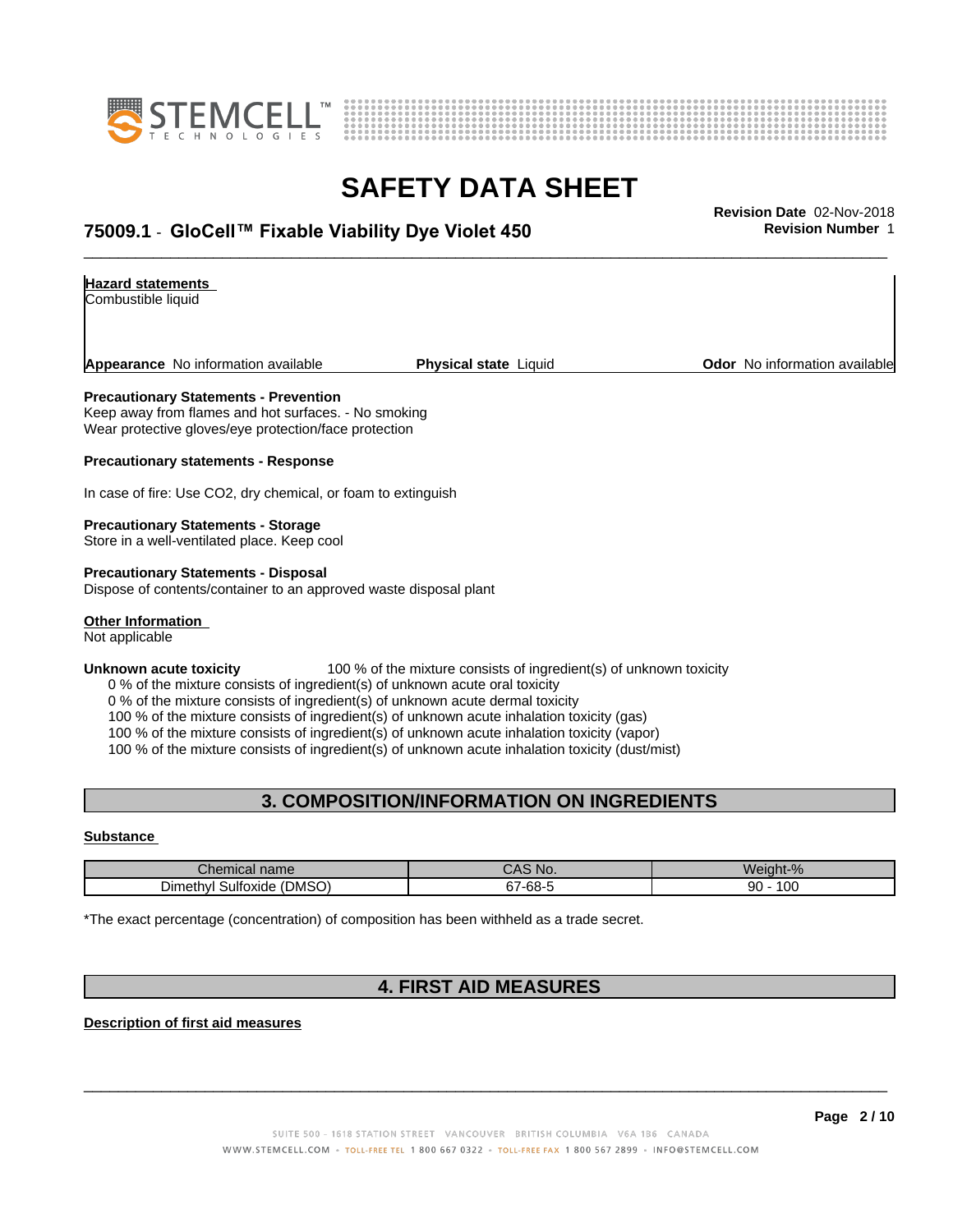



# **SAFETY DATA SHEET**<br>Revision Date 02-Nov-2018

### \_\_\_\_\_\_\_\_\_\_\_\_\_\_\_\_\_\_\_\_\_\_\_\_\_\_\_\_\_\_\_\_\_\_\_\_\_\_\_\_\_\_\_\_\_\_\_\_\_\_\_\_\_\_\_\_\_\_\_\_\_\_\_\_\_\_\_\_\_\_\_\_\_\_\_\_\_\_\_\_\_\_\_\_\_\_\_\_\_\_\_\_\_ **Revision Date** 02-Nov-2018 **75009.1** - **GloCell™ FixableViabilityDyeViolet450 Revision Number** 1

| <b>Inhalation</b>                                                                                                | Remove to fresh air.                                                                                                                                                                                                                      |  |  |
|------------------------------------------------------------------------------------------------------------------|-------------------------------------------------------------------------------------------------------------------------------------------------------------------------------------------------------------------------------------------|--|--|
| Eye contact                                                                                                      | Rinse immediately with plenty of water, also under the eyelids, for at least 15 minutes. Keep<br>eye wide open while rinsing. Do not rub affected area. Remove contact lenses, if present<br>and easy to do. Continue rinsing.            |  |  |
| <b>Skin contact</b>                                                                                              | Wash off immediately with soap and plenty of water while removing all contaminated<br>clothes and shoes.                                                                                                                                  |  |  |
| Ingestion                                                                                                        | Clean mouth with water and drink afterwards plenty of water.                                                                                                                                                                              |  |  |
| Self-protection of the first aider                                                                               | Remove all sources of ignition. Ensure that medical personnel are aware of the material(s)<br>involved, take precautions to protect themselves and prevent spread of contamination.<br>Wear personal protective clothing (see section 8). |  |  |
| Most important symptoms and effects, both acute and delayed                                                      |                                                                                                                                                                                                                                           |  |  |
| <b>Symptoms</b>                                                                                                  | No information available.                                                                                                                                                                                                                 |  |  |
|                                                                                                                  | Indication of any immediate medical attention and special treatment needed                                                                                                                                                                |  |  |
| Note to physicians                                                                                               | Treat symptomatically.                                                                                                                                                                                                                    |  |  |
|                                                                                                                  | <b>5. FIRE-FIGHTING MEASURES</b>                                                                                                                                                                                                          |  |  |
| <b>Suitable Extinguishing Media</b>                                                                              | Dry chemical. Carbon dioxide (CO2). Water spray. Alcohol resistant foam.                                                                                                                                                                  |  |  |
| Unsuitable extinguishing media                                                                                   | CAUTION: Use of water spray when fighting fire may be inefficient.                                                                                                                                                                        |  |  |
| Specific hazards arising from the<br>chemical                                                                    | Keep product and empty container away from heat and sources of ignition. In the event of<br>fire, cool tanks with water spray.                                                                                                            |  |  |
| <b>Explosion data</b><br><b>Sensitivity to Mechanical Impact None.</b><br><b>Sensitivity to Static Discharge</b> | Yes.                                                                                                                                                                                                                                      |  |  |
| Special protective equipment for<br>fire-fighters                                                                | Firefighters should wear self-contained breathing apparatus and full firefighting turnout<br>gear. Use personal protection equipment.                                                                                                     |  |  |

### **6. ACCIDENTAL RELEASE MEASURES**

### **Personal precautions, protective equipment and emergency procedures**

**Personal precautions** Evacuate personnel to safe areas. Use personal protective equipment as required.See section 8 for more information. Take precautionary measures against static discharges. Do not touch or walk through spilled material.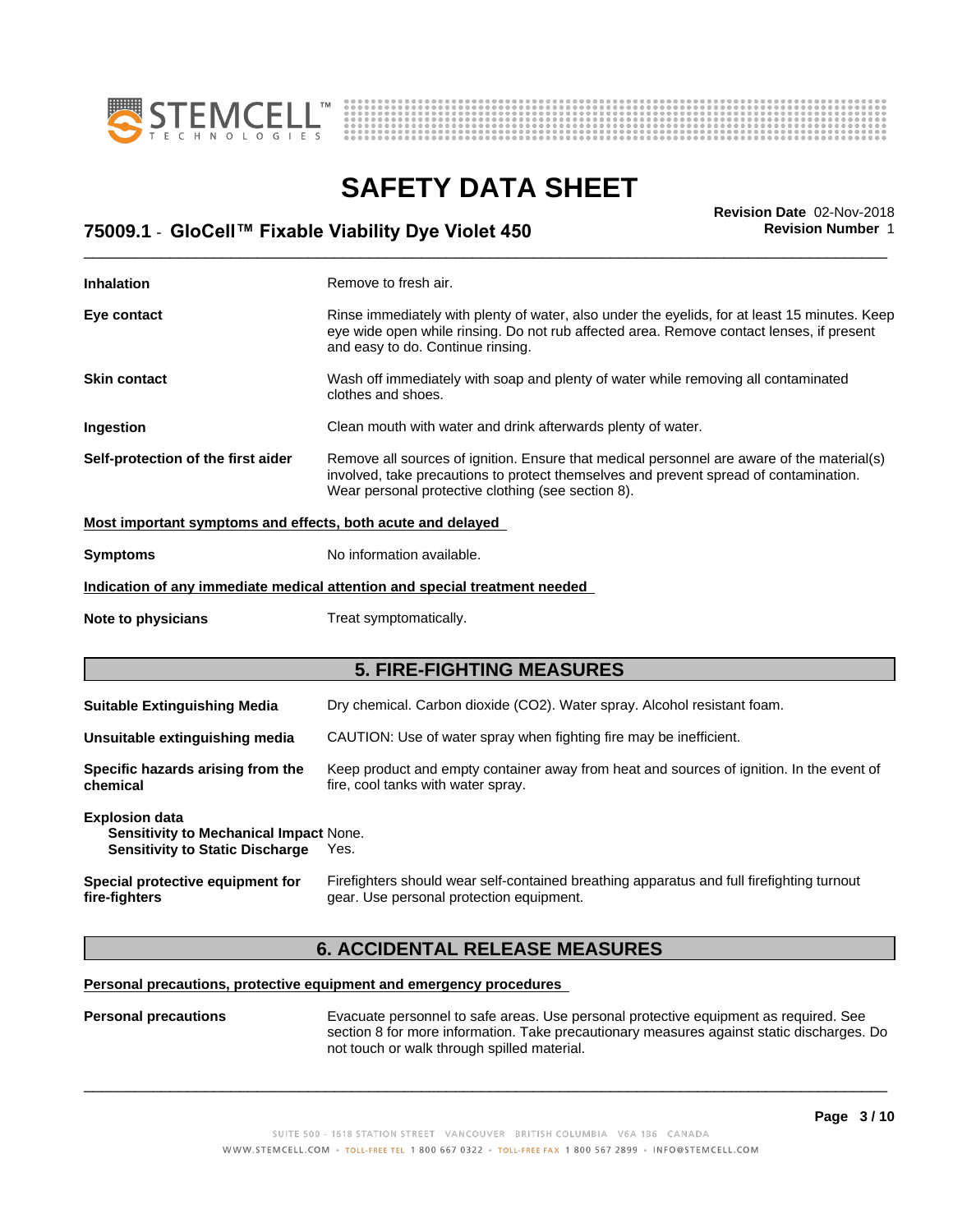



### \_\_\_\_\_\_\_\_\_\_\_\_\_\_\_\_\_\_\_\_\_\_\_\_\_\_\_\_\_\_\_\_\_\_\_\_\_\_\_\_\_\_\_\_\_\_\_\_\_\_\_\_\_\_\_\_\_\_\_\_\_\_\_\_\_\_\_\_\_\_\_\_\_\_\_\_\_\_\_\_\_\_\_\_\_\_\_\_\_\_\_\_\_ **Revision Date** 02-Nov-2018 **75009.1** - **GloCell™ FixableViabilityDyeViolet450 Revision Number** 1

| <b>Environmental precautions</b>                     |                                                                                                                                                               |  |  |  |  |
|------------------------------------------------------|---------------------------------------------------------------------------------------------------------------------------------------------------------------|--|--|--|--|
| <b>Environmental precautions</b>                     | Refer to protective measures listed in Sections 7 and 8. Prevent further leakage or spillage<br>if safe to do so.                                             |  |  |  |  |
| Methods and material for containment and cleaning up |                                                                                                                                                               |  |  |  |  |
| <b>Methods for containment</b>                       | Stop leak if you can do it without risk. Do not touch or walk through spilled material. Dike far<br>ahead of liquid spill for later disposal.                 |  |  |  |  |
| Methods for cleaning up                              | Take precautionary measures against static discharges. Dam up. Soak up with inert<br>absorbent material. Pick up and transfer to properly labeled containers. |  |  |  |  |
| Prevention of secondary hazards                      | Clean contaminated objects and areas thoroughly observing environmental regulations.                                                                          |  |  |  |  |

### **7. HANDLING AND STORAGE**

| <b>Precautions for safe handling</b> |                                                                                                                                                                                                                                                                                                                                                                 |  |  |  |
|--------------------------------------|-----------------------------------------------------------------------------------------------------------------------------------------------------------------------------------------------------------------------------------------------------------------------------------------------------------------------------------------------------------------|--|--|--|
| Advice on safe handling              | Use personal protection equipment. Do not breathe vapor or mist. Keep away from heat,<br>hot surfaces, sparks, open flames and other ignition sources. No smoking. Take<br>precautionary measures against static discharges. Use with local exhaust ventilation.                                                                                                |  |  |  |
|                                      | Conditions for safe storage, including any incompatibilities                                                                                                                                                                                                                                                                                                    |  |  |  |
| <b>Storage Conditions</b>            | Keep containers tightly closed in a dry, cool and well-ventilated place. Keep away from<br>heat, sparks, flame and other sources of ignition (i.e., pilot lights, electric motors and static<br>electricity). Keep in properly labeled containers. Store in accordance with the particular<br>national regulations. Store in accordance with local regulations. |  |  |  |

### **8. EXPOSURE CONTROLS/PERSONAL PROTECTION**

#### **Control parameters**

**Exposure Limits** The following ingredients are the only ingredients of the product above the cut-off level (or level that contributes to the hazard classification of the mixture) which have an exposure limit applicable in the region for which this safety data sheet is intended or other recommended limit. At this time, the other relevant constituents have no known exposure limits from the sources listed here.

 $\overline{\phantom{a}}$  ,  $\overline{\phantom{a}}$  ,  $\overline{\phantom{a}}$  ,  $\overline{\phantom{a}}$  ,  $\overline{\phantom{a}}$  ,  $\overline{\phantom{a}}$  ,  $\overline{\phantom{a}}$  ,  $\overline{\phantom{a}}$  ,  $\overline{\phantom{a}}$  ,  $\overline{\phantom{a}}$  ,  $\overline{\phantom{a}}$  ,  $\overline{\phantom{a}}$  ,  $\overline{\phantom{a}}$  ,  $\overline{\phantom{a}}$  ,  $\overline{\phantom{a}}$  ,  $\overline{\phantom{a}}$ 

### **Appropriate engineering controls**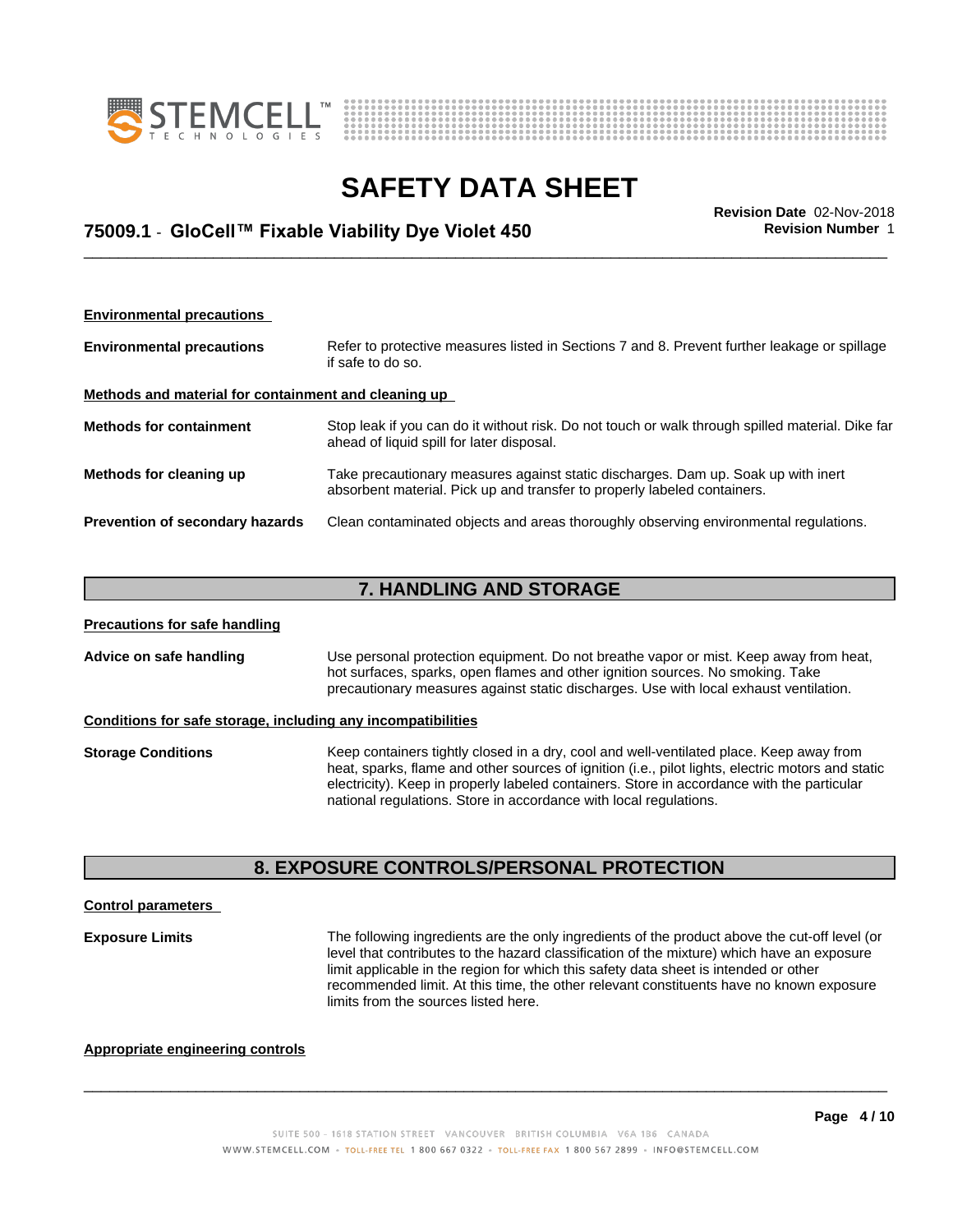



### \_\_\_\_\_\_\_\_\_\_\_\_\_\_\_\_\_\_\_\_\_\_\_\_\_\_\_\_\_\_\_\_\_\_\_\_\_\_\_\_\_\_\_\_\_\_\_\_\_\_\_\_\_\_\_\_\_\_\_\_\_\_\_\_\_\_\_\_\_\_\_\_\_\_\_\_\_\_\_\_\_\_\_\_\_\_\_\_\_\_\_\_\_ **Revision Date** 02-Nov-2018 **75009.1** - **GloCell™ FixableViabilityDyeViolet450 Revision Number** 1

**Engineering controls** Showers Eyewash stations Ventilation systems. **Individual protection measures, such as personal protective equipment Eye/face protection** Tight sealing safety goggles. **Skin and body protection** No special protective equipment required. **Respiratory protection** No protective equipment is needed under normal use conditions. If exposure limits are exceeded or irritation is experienced, ventilation and evacuation may be required. **General hygiene considerations** Do not eat, drink or smoke when using this product. Contaminated work clothing should not be allowed out of the workplace. Regular cleaning of equipment, work area and clothing is recommended. Wash hands before breaks and immediately after handling the product.

### **9. PHYSICAL AND CHEMICAL PROPERTIES**

**Information on basic physical and chemical properties**

| <b>Physical state</b>            | Liquid                   |                  |
|----------------------------------|--------------------------|------------------|
| Appearance                       | No information available |                  |
| Color                            | No information available |                  |
| <b>Odor</b>                      | No information available |                  |
| <b>Odor threshold</b>            | No information available |                  |
| <b>Property</b>                  | Values                   | Remarks • Method |
| рH                               | No data available        | None known       |
| Melting point / freezing point   | No data available        | None known       |
| Boiling point / boiling range    | No data available        | None known       |
| <b>Flash point</b>               | 87 °C / 189 °F           |                  |
| <b>Evaporation rate</b>          | No data available        | None known       |
| Flammability (solid, gas)        | No data available        | None known       |
| <b>Flammability Limit in Air</b> |                          | None known       |
| <b>Upper flammability limit:</b> | No data available        |                  |
| Lower flammability limit:        | No data available        |                  |
| Vapor pressure                   | No data available        | None known       |
| Vapor density                    | No data available        | None known       |
| <b>Relative density</b>          | No data available        | None known       |
| <b>Water solubility</b>          | No data available        | None known       |
| Solubility in other solvents     | No data available        | None known       |
| <b>Partition coefficient</b>     | No data available        | None known       |
| <b>Autoignition temperature</b>  | No data available        | None known       |
| <b>Decomposition temperature</b> | No data available        | None known       |
|                                  |                          |                  |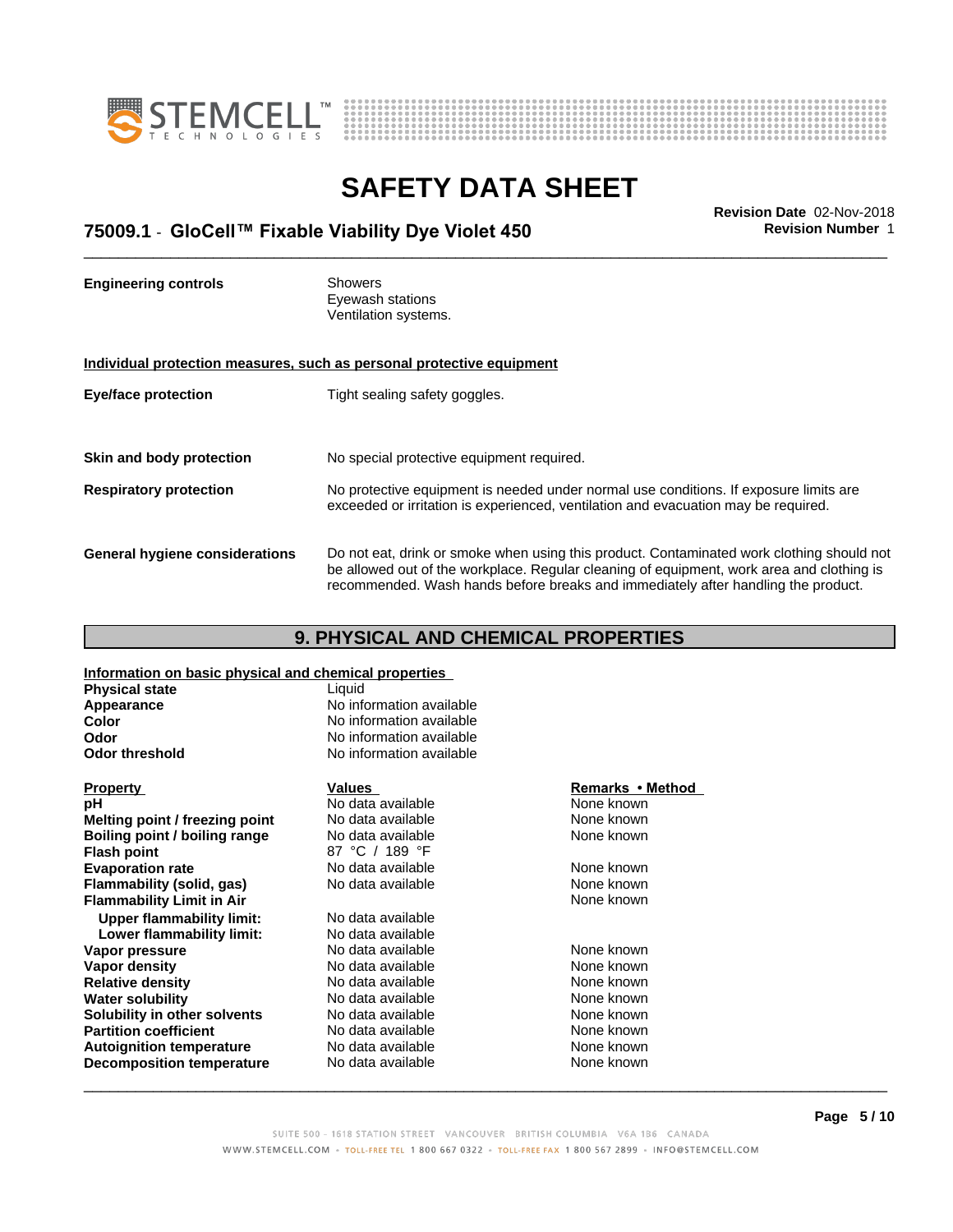



### \_\_\_\_\_\_\_\_\_\_\_\_\_\_\_\_\_\_\_\_\_\_\_\_\_\_\_\_\_\_\_\_\_\_\_\_\_\_\_\_\_\_\_\_\_\_\_\_\_\_\_\_\_\_\_\_\_\_\_\_\_\_\_\_\_\_\_\_\_\_\_\_\_\_\_\_\_\_\_\_\_\_\_\_\_\_\_\_\_\_\_\_\_ **Revision Date** 02-Nov-2018 **75009.1** - **GloCell™ FixableViabilityDyeViolet450 Revision Number** 1

**Oxidizing properties Kinematic viscosity No data available None known Dynamic viscosity** No data available

**Other Information**

**Explosive properties**<br> **Oxidizing properties**<br>
No information available

**Softening point**<br> **Molecular weight**<br> **Molecular weight**<br> **Molecular weight**<br> **Molecular weight Molecular weight Molecular is a structure of the No information available Molecular formula Molecular System Molecular formula** No information available<br> **VOC Content (%)** No information available **VOC Content (%)**<br> **Liquid Density**<br> **No information available Liquid Density No information available**<br> **Bulk density No information available No information available**  None known

### **10. STABILITY AND REACTIVITY**

| <b>Reactivity</b>                                                       | No information available.                 |
|-------------------------------------------------------------------------|-------------------------------------------|
| <b>Chemical stability</b>                                               | Stable under normal conditions.           |
| <b>Possibility of hazardous reactions</b> None under normal processing. |                                           |
| <b>Conditions to avoid</b>                                              | Heat, flames and sparks.                  |
| Incompatible materials                                                  | None known based on information supplied. |

**Hazardous decomposition products** Carbon oxides. Sulfur oxides.

### **11. TOXICOLOGICAL INFORMATION**

### **Information on likely routes of exposure**

#### **Product Information**

| <b>Inhalation</b>                                                                     | Specific test data for the substance or mixture is not available. |  |
|---------------------------------------------------------------------------------------|-------------------------------------------------------------------|--|
| Eye contact                                                                           | Specific test data for the substance or mixture is not available. |  |
| <b>Skin contact</b>                                                                   | Specific test data for the substance or mixture is not available. |  |
| Specific test data for the substance or mixture is not available.<br><b>Ingestion</b> |                                                                   |  |
| umptama xalatad ta tha phugiaal, ahamigal and taylaalagigal ahaxaatayigtiga.          |                                                                   |  |

**Symptoms related to the physical,chemical and toxicological characteristics**

**Symptoms** No information available.

### **Numerical measures of toxicity**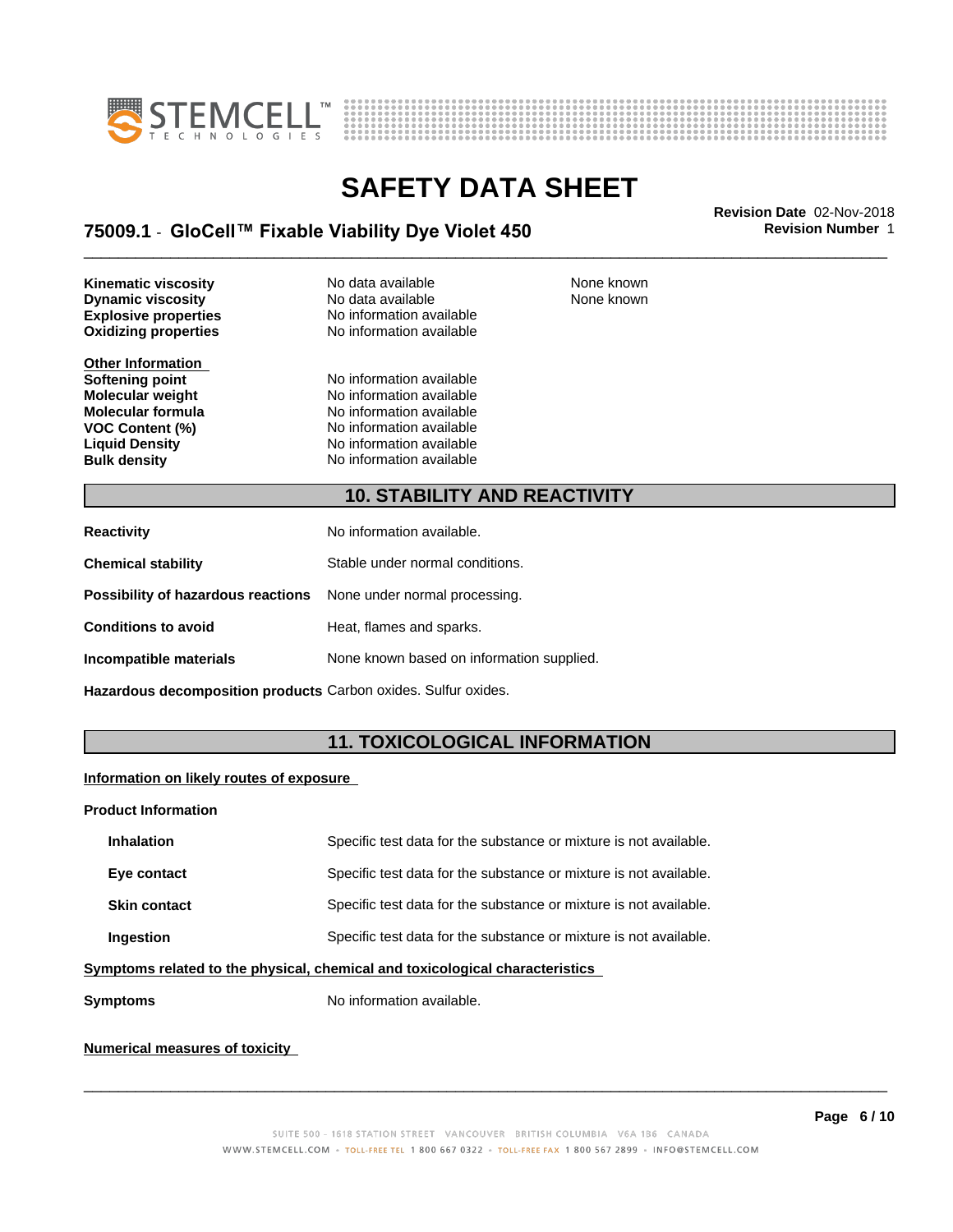



\_\_\_\_\_\_\_\_\_\_\_\_\_\_\_\_\_\_\_\_\_\_\_\_\_\_\_\_\_\_\_\_\_\_\_\_\_\_\_\_\_\_\_\_\_\_\_\_\_\_\_\_\_\_\_\_\_\_\_\_\_\_\_\_\_\_\_\_\_\_\_\_\_\_\_\_\_\_\_\_\_\_\_\_\_\_\_\_\_\_\_\_\_ **Revision Date** 02-Nov-2018 **75009.1** - **GloCell™ FixableViabilityDyeViolet450 Revision Number** 1

**Acute toxicity**

**The following values are calculated based on chapter 3.1 of the GHS document** .

| ATEmix (oral)          | 14,500.00 mg/kg |  |
|------------------------|-----------------|--|
| <b>ATEmix (dermal)</b> | 40,000.00 mg/kg |  |

**Unknown acute toxicity** 100 % of the mixture consists of ingredient(s) of unknown toxicity

0 % of the mixture consists of ingredient(s) of unknown acute oral toxicity

0 % of the mixture consists of ingredient(s) of unknown acute dermal toxicity

100 % of the mixture consists of ingredient(s) of unknown acute inhalation toxicity (gas)

100 % of the mixture consists of ingredient(s) of unknown acute inhalation toxicity (vapor)

100 % of the mixture consists of ingredient(s) of unknown acute inhalation toxicity (dust/mist)

**Component Information**

| Chemical name                        | Oral LD50                                                  | Dermal LD50            | Inhalation LC50         |
|--------------------------------------|------------------------------------------------------------|------------------------|-------------------------|
| Dimethyl Sulfoxide (DMSO)<br>67-68-5 | (Rat<br>$= 14500$ mg/kg (<br>$'$ Rat,<br>$= 28300$ mg/kg ( | (Rat)<br>$= 40$ g/kg ( | 「Rat)4 h<br>> 5.33 mg/L |

#### **Delayed and immediate effects as well as chronic effects from short and long-term exposure**

| <b>Skin corrosion/irritation</b>  | No information available. |
|-----------------------------------|---------------------------|
| Serious eye damage/eye irritation | No information available. |
| Respiratory or skin sensitization | No information available. |
| Germ cell mutagenicity            | No information available. |
| Carcinogenicity                   | No information available. |
| <b>Reproductive toxicity</b>      | No information available. |
| <b>STOT - single exposure</b>     | No information available. |
| <b>STOT - repeated exposure</b>   | No information available. |
| <b>Aspiration hazard</b>          | No information available. |

### **12. ECOLOGICAL INFORMATION**

#### **Ecotoxicity** . Chemical name Algae/aquatic plants Fish Fish Toxicity to microorganisms **Crustacea** Dimethyl Sulfoxide (DMSO) 67-68-5 Skeletonema costatum) EC50: 12350 - 25500mg/L (96h, LC50: >40g/L (96h, Lepomis macrochirus) LC50: 33 - 37g/L (96h, Oncorhynchus mykiss) EC50: =7000mg/L (24h, Daphnia species)  $\overline{\phantom{a}}$  ,  $\overline{\phantom{a}}$  ,  $\overline{\phantom{a}}$  ,  $\overline{\phantom{a}}$  ,  $\overline{\phantom{a}}$  ,  $\overline{\phantom{a}}$  ,  $\overline{\phantom{a}}$  ,  $\overline{\phantom{a}}$  ,  $\overline{\phantom{a}}$  ,  $\overline{\phantom{a}}$  ,  $\overline{\phantom{a}}$  ,  $\overline{\phantom{a}}$  ,  $\overline{\phantom{a}}$  ,  $\overline{\phantom{a}}$  ,  $\overline{\phantom{a}}$  ,  $\overline{\phantom{a}}$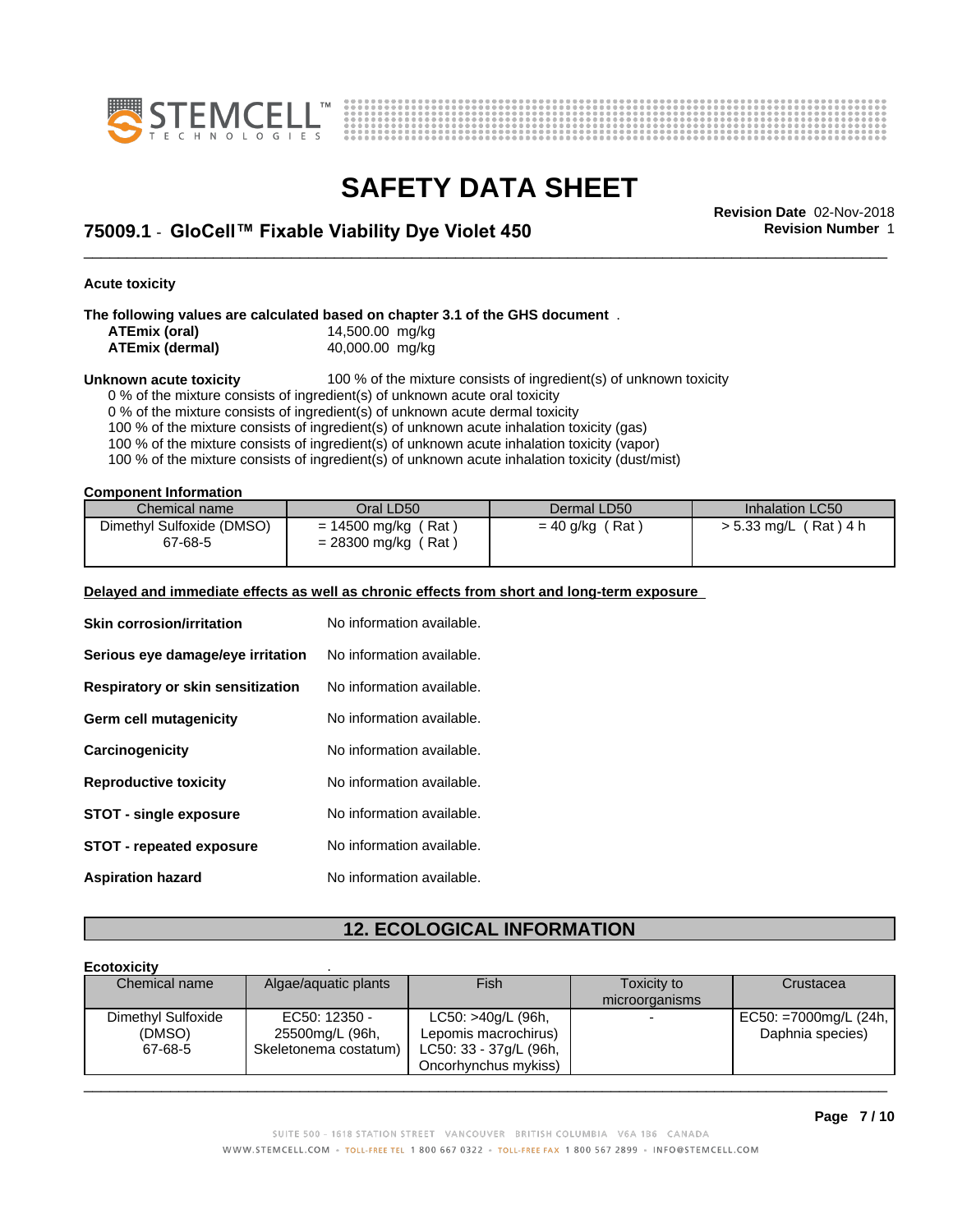



### \_\_\_\_\_\_\_\_\_\_\_\_\_\_\_\_\_\_\_\_\_\_\_\_\_\_\_\_\_\_\_\_\_\_\_\_\_\_\_\_\_\_\_\_\_\_\_\_\_\_\_\_\_\_\_\_\_\_\_\_\_\_\_\_\_\_\_\_\_\_\_\_\_\_\_\_\_\_\_\_\_\_\_\_\_\_\_\_\_\_\_\_\_ **Revision Date** 02-Nov-2018 **75009.1** - **GloCell™ FixableViabilityDyeViolet450 Revision Number** 1

|  | $LC50: = 41.7g/L$ (96h, |  |
|--|-------------------------|--|
|  | Cyprinus carpio) LC50:  |  |
|  | =34000mg/L (96h,        |  |
|  | Pimephales promelas)    |  |

**Persistence and degradability** No information available.

**Bioaccumulation** There is no data for this product.

**Component Information**

| Chemical name             | Partition coefficient |
|---------------------------|-----------------------|
| Dimethyl Sulfoxide (DMSO) | $-2.03$               |
| 67-68-5                   |                       |

**Other adverse effects** No information available.

### **13. DISPOSAL CONSIDERATIONS**

| Waste treatment methods                |                                                                                                                    |
|----------------------------------------|--------------------------------------------------------------------------------------------------------------------|
| Waste from residues/unused<br>products | Dispose of in accordance with local regulations. Dispose of waste in accordance with<br>environmental legislation. |
| <b>Contaminated packaging</b>          | Do not reuse empty containers.                                                                                     |

### **14. TRANSPORT INFORMATION**

| <b>DOT</b>  | Not regulated |
|-------------|---------------|
| TDG         | Not regulated |
| <b>MEX</b>  | Not regulated |
| ICAO (air)  | Not regulated |
| IATA        | Not regulated |
| <b>IMDG</b> | Not regulated |
| <b>RID</b>  | Not regulated |
|             |               |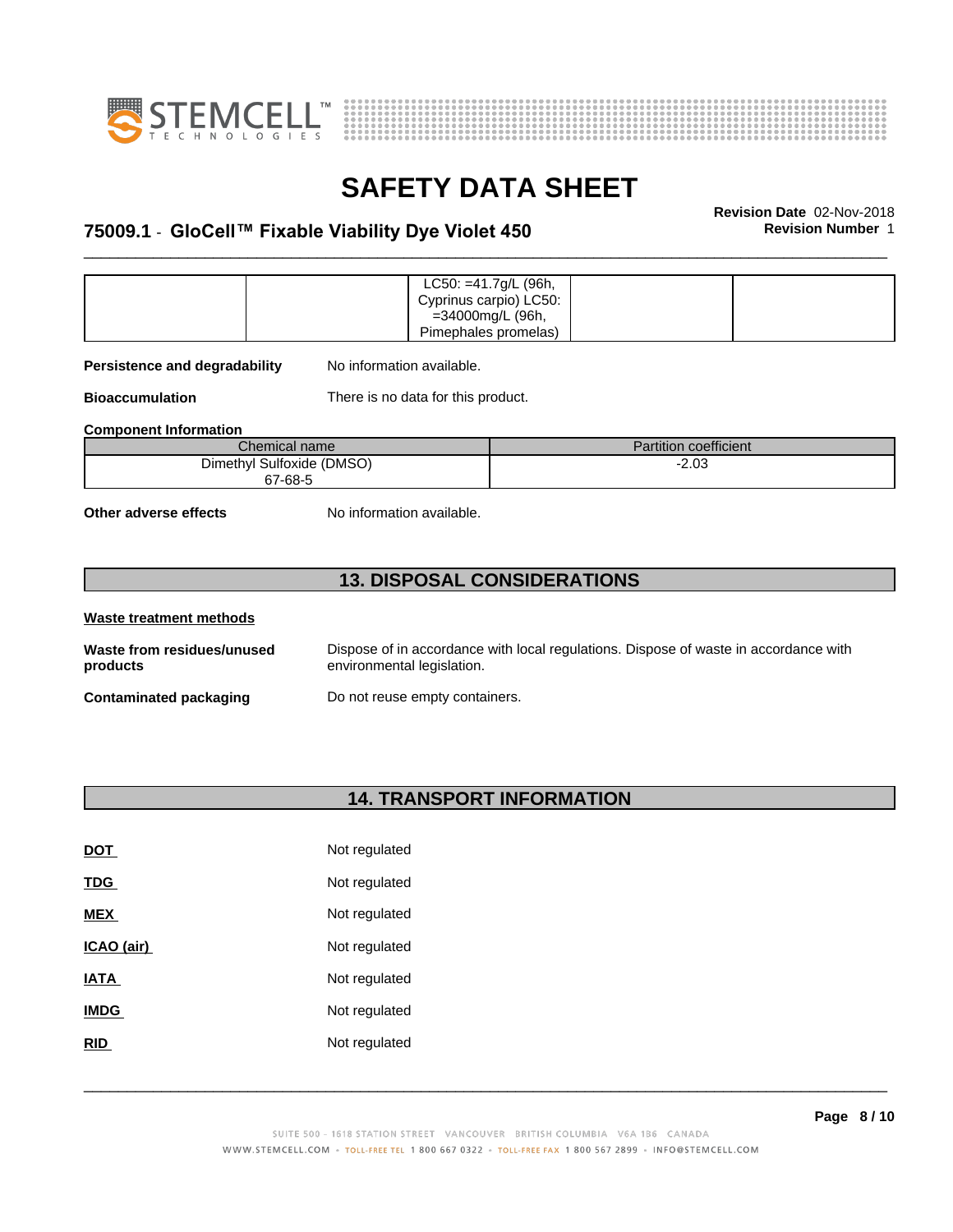



### \_\_\_\_\_\_\_\_\_\_\_\_\_\_\_\_\_\_\_\_\_\_\_\_\_\_\_\_\_\_\_\_\_\_\_\_\_\_\_\_\_\_\_\_\_\_\_\_\_\_\_\_\_\_\_\_\_\_\_\_\_\_\_\_\_\_\_\_\_\_\_\_\_\_\_\_\_\_\_\_\_\_\_\_\_\_\_\_\_\_\_\_\_ **Revision Date** 02-Nov-2018 **75009.1** - **GloCell™ FixableViabilityDyeViolet450 Revision Number** 1

**ADR** Not regulated

ADN Not regulated

### **15. REGULATORY INFORMATION**

| Complies |  |
|----------|--|
| Complies |  |
| Complies |  |
| Complies |  |
| Complies |  |
| Complies |  |
| Complies |  |
| Complies |  |
|          |  |

 **Legend:**

 **TSCA** - United States Toxic Substances Control Act Section 8(b) Inventory

 **DSL/NDSL** - Canadian Domestic Substances List/Non-Domestic Substances List

 **EINECS/ELINCS** - European Inventory of Existing Chemical Substances/European List of Notified Chemical Substances

 **ENCS** - Japan Existing and New Chemical Substances

 **IECSC** - China Inventory of Existing Chemical Substances

 **KECL** - Korean Existing and Evaluated Chemical Substances

 **PICCS** - Philippines Inventory of Chemicals and Chemical Substances

 **AICS** - Australian Inventory of Chemical Substances

### **US Federal Regulations**

#### **SARA 313**

Section 313 of Title III of the Superfund Amendments and Reauthorization Act of 1986 (SARA). This product does not contain any chemicals which are subject to the reporting requirements of the Act and Title 40 of the Code of Federal Regulations, Part 372.

| SARA 311/312 Hazard Categories |             |
|--------------------------------|-------------|
| Acute health hazard            | No          |
| Chronic Hoolth Homerd          | $N_{\rm A}$ |

| 70000 110010 11010 1              |     |  |
|-----------------------------------|-----|--|
| Chronic Health Hazard             | N٥  |  |
| Fire hazard                       | Yes |  |
| Sudden release of pressure hazard | N٥  |  |
| <b>Reactive Hazard</b>            | N٥  |  |
|                                   |     |  |

#### **CWA** (Clean Water Act)

This product does not contain any substances regulated as pollutants pursuant to the Clean Water Act (40 CFR 122.21 and 40 CFR 122.42).

### **CERCLA**

This material, as supplied, does not contain any substances regulated as hazardous substances under the Comprehensive Environmental Response Compensation and Liability Act (CERCLA) (40 CFR 302) or the Superfund Amendments and Reauthorization Act (SARA) (40 CFR 355). There may be specific reporting requirements at the local, regional, or state level pertaining to releases of this material.